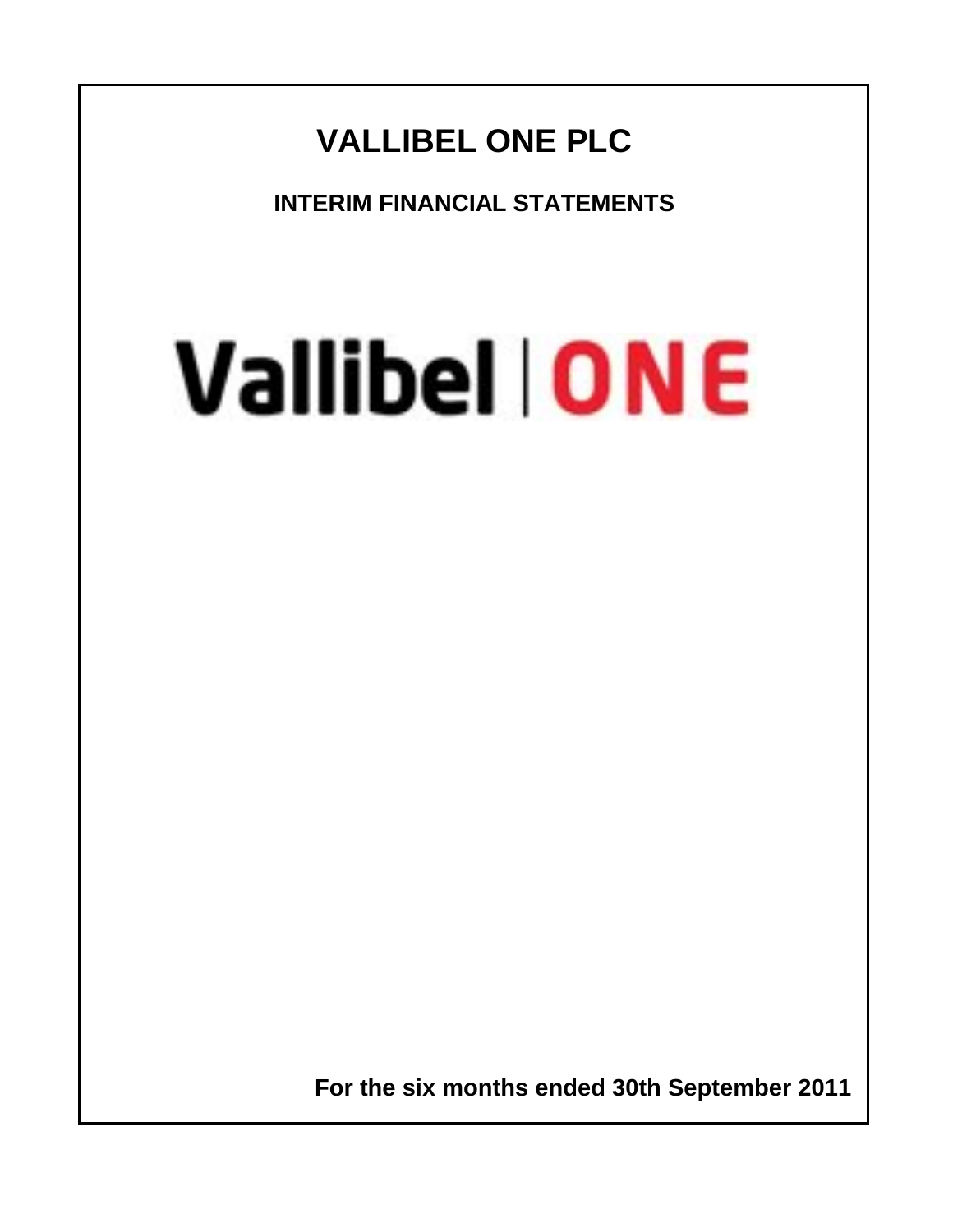## **VALLIBEL ONE PLC** BALANCE SHEET

|                                                                            | Company                       |                               | Group                     |                           |  |  |
|----------------------------------------------------------------------------|-------------------------------|-------------------------------|---------------------------|---------------------------|--|--|
| As At                                                                      | 30.09.2011                    | 31.03.2011                    | 30.09.2011                | 31.03.2011                |  |  |
|                                                                            | Rs.                           | Rs.(Audited)                  | Rs.                       | Rs.(Audited)              |  |  |
|                                                                            |                               |                               |                           |                           |  |  |
| <b>ASSETS</b>                                                              |                               |                               |                           |                           |  |  |
| Cash and Cash Equivalents                                                  |                               | 19,038,427                    | 750,756,701               | 427,845,146               |  |  |
| <b>Investment in Fixed Deposits</b>                                        | 2,893,295,784                 | 4,417,810,959                 | 1,315,484,685             | 1,417,810,959             |  |  |
| Treasury Bills & Other bills eligible for re-discounting with Central Bank |                               |                               | 1,193,442,225             | 1,622,157,957             |  |  |
| Placements with Other banks                                                |                               |                               | 678,917,827               | 302,583,827               |  |  |
| Loans and Advances                                                         |                               |                               | 9,566,493,759             | 7,543,231,019             |  |  |
| Lease rentals receivables & Stock out on hire                              |                               |                               | 20,289,385,123            | 16,329,573,406            |  |  |
| Advance for Vehicle Stock                                                  |                               |                               | 377,991,297               | 519,705,853               |  |  |
| <b>Real Estate Stock</b>                                                   |                               |                               | 159,499,731               | 237,520,182               |  |  |
| Trade and Other Debtors, Deposits and Prepayments                          | 116,480,677                   | 73,622,142                    | 4,520,124,562             | 1,169,692,401             |  |  |
| <b>Investments in Securities</b><br>Investments in Subsidiaries            | 7,249,992,883                 | 6,910,395,270                 | 9,610,398,398             | 8,772,247,702             |  |  |
| <b>Investment Associate</b>                                                | 17,216,095,292<br>280,000,000 | 14,822,125,320<br>280,000,000 | 287,471,580               | 280,000,000               |  |  |
| Amount Due From Related Parties                                            |                               |                               |                           |                           |  |  |
| Deferred Tax Asset                                                         | 77,891,849<br>23,263,788      | 25,434,257<br>23,263,788      | 208,223,517<br>40,184,336 | 183,961,983<br>23,263,788 |  |  |
| Income Tax Recoverable                                                     | 17,558,622                    | 1,246,903                     | 448,114,683               | 2,185,253                 |  |  |
| Inventories                                                                |                               |                               | 4,394,304,925             | 1,380,703,093             |  |  |
| Goodwill                                                                   |                               | $\overline{\phantom{a}}$      | 12,276,030,693            | 11,387,706,376            |  |  |
| Intangible Assets                                                          |                               |                               | 18,208,083                | 9,681,837                 |  |  |
| Property, Plant & Equipment                                                | 46,555,317                    | 28,882,759                    | 8,345,580,574             | 5,026,090,672             |  |  |
|                                                                            |                               |                               |                           |                           |  |  |
|                                                                            |                               |                               |                           |                           |  |  |
| <b>Total Assets</b>                                                        | 27,921,134,212                | 26,601,819,825                | 74,480,612,699            | 56,635,961,454            |  |  |
|                                                                            |                               |                               |                           |                           |  |  |
| <b>LIABILITIES</b>                                                         |                               |                               |                           |                           |  |  |
| Deposits from non-bank customers                                           |                               | $\overline{a}$                | 20,211,871,939            | 16,619,680,724            |  |  |
| Interest Bearing Loans and Borrowings                                      | 2,575,362                     | $\blacksquare$                | 13,570,195,011            | 5,989,876,418             |  |  |
| Non Interest Bearing Loans and Borrowings                                  |                               |                               | 344,058,098               |                           |  |  |
| Trade & Other Payables                                                     | 417,958,141                   | 8,646,083                     | 4,854,047,802             | 2,216,058,404             |  |  |
| <b>Amount Due To Related Parties</b>                                       | 33,596,534                    | 22,114,064                    | 33,574,834                | 21,447,400                |  |  |
| Dividend Payable                                                           |                               |                               | 23,032,876                | 15,826,051                |  |  |
| Debentures                                                                 |                               |                               | 450,000,000               | 450,000,000               |  |  |
| <b>Retirement Benefit Liability</b>                                        |                               |                               | 335,608,328               | 134,658,434               |  |  |
| Income Tax Liabilities                                                     | 41,321,443                    |                               | 317,327,419               | 266,645,929               |  |  |
| Deferred Tax Liabilities                                                   |                               |                               | 95,551,751                | 154,805,162               |  |  |
| <b>Total Liabilities</b>                                                   | 495,451,480                   | 30,760,147                    | 40,235,268,057            | 25,868,998,522            |  |  |
|                                                                            |                               |                               |                           |                           |  |  |
| <b>Shareholders' Funds</b>                                                 |                               |                               |                           |                           |  |  |
| <b>Equity Attributable to Equity Holders of the Parent</b>                 |                               |                               |                           |                           |  |  |
| <b>Stated Capital</b><br>Reserves                                          | 27,163,983,759                | 26,631,186,970                | 27, 163, 983, 759         | 26,631,186,970            |  |  |
|                                                                            | 261,698,973                   | (60, 127, 292)                | 1,676,783,931             | 600,420,643               |  |  |
| <b>Minority Interest</b>                                                   |                               |                               | 5,404,576,949             | 3,535,355,319             |  |  |
| <b>Total Equity</b>                                                        | 27,425,682,732                | 26,571,059,678                | 34,245,344,640            | 30,766,962,932            |  |  |
|                                                                            |                               |                               |                           |                           |  |  |
| <b>Total Equity and Liabilities</b>                                        | 27,921,134,212                | 26,601,819,825                | 74,480,612,699            | 56,635,961,454            |  |  |
|                                                                            |                               |                               |                           |                           |  |  |

**Net Asset Per Share 25.24 24.94 26.54 25.56**

These Financial Statements are in Compliance with the requirements of Companies Act No. 07 of 2007.

……………………… Haresh Somashantha Chief Financial Officer

The Board of Directors is responsible for the preparation and presentation of these Financial Statements. Signed for and on behalf of the board by.

K D D Perera W D N H Perera Director Director

…………………………… ……………………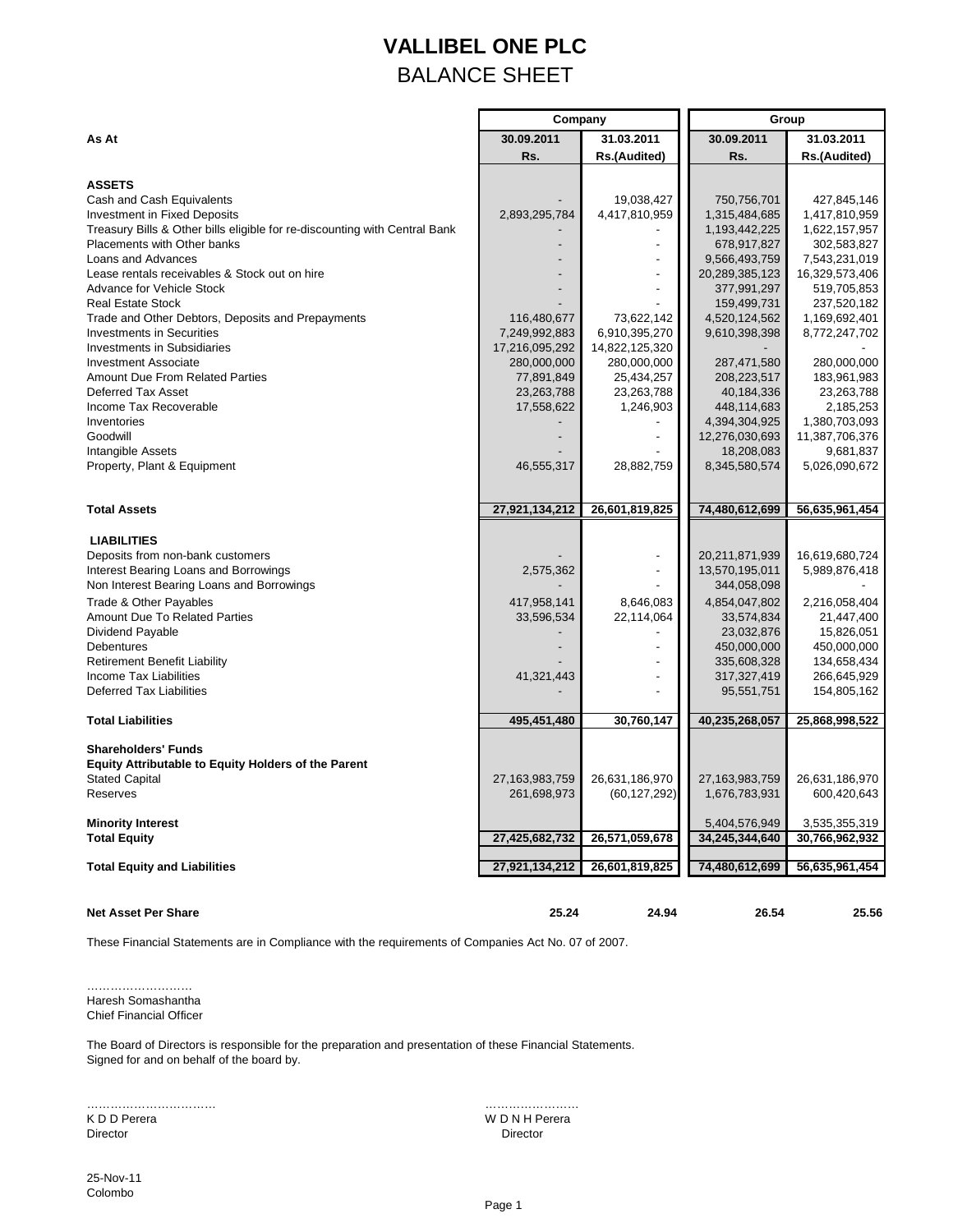# **VALLIBEL ONE PLC** INCOME STATEMENT

|                                                                                                     | <b>COMPANY</b> | <b>GROUP</b>                                  |
|-----------------------------------------------------------------------------------------------------|----------------|-----------------------------------------------|
|                                                                                                     | 6 months ended | 6 months ended                                |
|                                                                                                     | 30.09.2011     | 30.09.2011                                    |
|                                                                                                     | Rs.            | Rs.                                           |
| Revenue                                                                                             | 224,266,995    | 10,690,322,542                                |
| Cost of Sales                                                                                       |                | (7,023,654,633)                               |
| <b>Gross Profit</b>                                                                                 | 224,266,995    | 3,666,667,909                                 |
| <b>Other Operating Income</b>                                                                       | 191,533,258    | 483,353,320                                   |
| <b>Administrative Expenses</b>                                                                      | (52,627,068)   | (860, 647, 261)                               |
| <b>Distribution Expenses</b>                                                                        |                | (853, 527, 381)                               |
| <b>Finance Cost</b>                                                                                 | (25, 476)      | (234, 735, 349)                               |
| Bad and Doubtful Loans and Write Offs                                                               |                | (30, 276, 486)                                |
| Finance Income                                                                                      |                | 256,929                                       |
| <b>Negative Goodwill</b>                                                                            |                | 91,105,336                                    |
| <b>Profit From Operations</b>                                                                       | 363,147,709    | 2,262,197,018                                 |
| Value Added Tax on Financial Service                                                                |                | (73, 793, 226)                                |
| Profit before tax                                                                                   | 363,147,709    | 2,188,403,792                                 |
| Profit from Associated company                                                                      |                | 7,471,580                                     |
| Income Tax Expense                                                                                  | (41, 321, 443) | (408, 823, 225)                               |
| Net Profits for the period                                                                          | 321,826,266    | 1,787,052,147                                 |
| Attributable to:<br>Equity holders of the Parent<br>Minority Interest<br>Net Profits for the period |                | 1,014,434,448<br>772,617,697<br>1,787,052,147 |
| <b>Basic Earnings Per Share</b>                                                                     | 0.30           | 0.93                                          |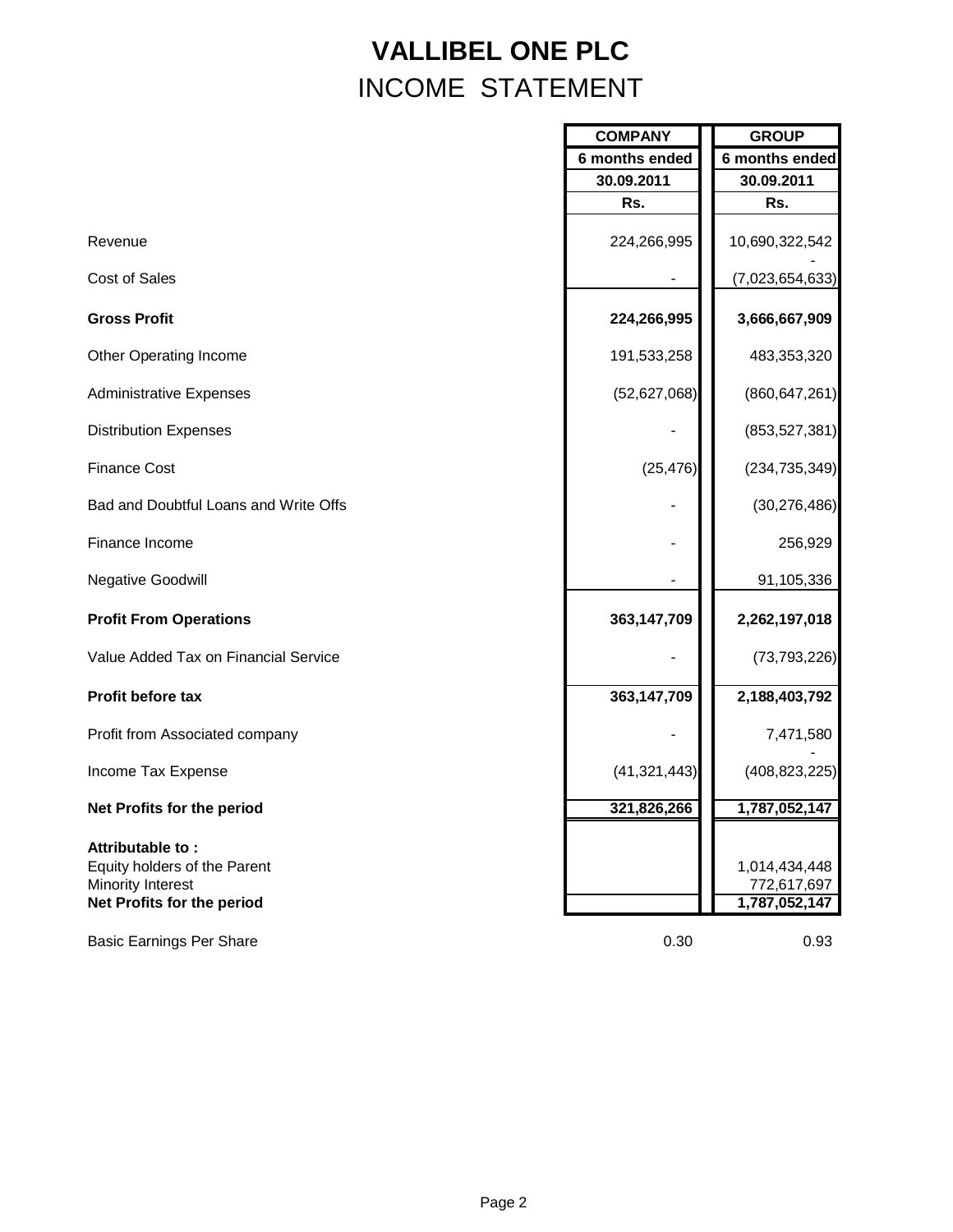## **VALLIBEL ONE PLC** CASH FLOW STATEMENT

|                                                                                                                                        | Company                            | Group                             |
|----------------------------------------------------------------------------------------------------------------------------------------|------------------------------------|-----------------------------------|
| For the 6 Months period ended 30 September 2011                                                                                        | 30.09.2011                         | 30.09.2011                        |
|                                                                                                                                        | Rs.                                | Rs.                               |
| <b>CASH FLOWS FROM OPERATING ACTIVITIES</b>                                                                                            |                                    |                                   |
| Net Profit before Taxation                                                                                                             | 363,147,709                        | 2,188,403,792                     |
| <b>ADJUSTMENTS FOR</b>                                                                                                                 |                                    |                                   |
| Depreciation                                                                                                                           | 2,510,107                          | 463,632,891                       |
| Amortization of Computer Software                                                                                                      |                                    | 2,410,292                         |
| Appreciation in Market value of Quoted shares                                                                                          |                                    | 19,810,632                        |
| Interest cost on Finance Leases                                                                                                        |                                    | 2,370,547                         |
| Provision For doubtful debts                                                                                                           |                                    | 34,357,660                        |
| <b>Provision For Defined Benefit Plan Costs</b><br>Profit/ (Loss) from sale of Fixed Assets                                            |                                    | 68,318,890<br>(21, 512, 510)      |
| Notional Tax Credit on Interest on Treasury Bills                                                                                      |                                    | (5,794,489)                       |
| Withholding Tax attributed to Fixed Deposit & professional fees                                                                        |                                    | (2,516,733)                       |
| (Gain) /Loss from Sale of Investments                                                                                                  |                                    | (163,083,753)                     |
| <b>Negative Goodwill</b>                                                                                                               |                                    | (91, 105, 336)                    |
| <b>Exchange Equalization Reserve</b>                                                                                                   |                                    | 338,902,817                       |
| <b>Finance Cost</b>                                                                                                                    | 25,476                             | 291,584,034                       |
| Interest Income<br>Dividends Received                                                                                                  | (191, 533, 258)<br>(224, 266, 995) | (196, 264, 306)<br>(25, 845, 813) |
| <b>Operating Profit/ (Loss) before Working Capital Changes</b>                                                                         | (50, 116, 961)                     | 2,903,668,613                     |
|                                                                                                                                        |                                    |                                   |
| (Increase)/Decrease in Real Estate Stock                                                                                               |                                    | 78,020,451                        |
| (Increase)/Decrease in Lease Rentals Receivable and Stock out on hire<br>(Increase)/Decrease in Government of Sri Lanka Treasury Bills |                                    | (3,985,598,540)<br>350,967,992    |
| (Increase)/Decrease in Loans and Advances                                                                                              |                                    | 536, 195, 198                     |
| (Increase)/Decrease in Trade & Other Debtors, Deposits & Prepayments                                                                   | (17,800,225)                       | 77,311,957                        |
| (Increase)/Decrease in Vehicle Stocks                                                                                                  |                                    | 141,713,768                       |
| (Increase)/Decrease in Placements with Banks                                                                                           |                                    | (242, 223, 913)                   |
| Increase/(Decrease) in Deposits from Non Bank Customers                                                                                |                                    | 2,832,986,999                     |
| Increase/(Decrease) in Trade & Other Payables                                                                                          | (3, 133, 192)                      | 258,340,046                       |
| (Increase)/Decrease in Inventories<br>Increase/(Decrease) in Amounts Due to Related Companies                                          | 11,482,470                         | (653, 717, 848)<br>12,060,769     |
| Increase/(Decrease) in Amounts Due from Related Companies                                                                              | (52, 457, 592)                     | 21,700                            |
| <b>Cash Generated from Operations</b>                                                                                                  | (112, 025, 500)                    | 2,309,747,192                     |
|                                                                                                                                        |                                    |                                   |
| Retirement Benefits Liabilities paid                                                                                                   |                                    | (2, 175, 850)                     |
| <b>WHT Paid</b>                                                                                                                        | (16, 311, 719)                     | (16, 311, 719)                    |
| <b>Interest Received</b>                                                                                                               | 166,474,947                        | 171,205,995                       |
| <b>Finance Cost Paid</b><br><b>Taxes Paid</b>                                                                                          | (25, 476)                          | (291, 584, 052)                   |
| Net Cash from/(Used in) Operating Activities                                                                                           | 38, 112, 253                       | (619, 169, 709)<br>1,551,711,857  |
| <b>CASH FLOWS FROM INVESTING ACTIVITIES</b>                                                                                            |                                    |                                   |
| Acquisition of Property, Plant & Equipment                                                                                             | (20, 182, 665)                     | (1,358,578,086)                   |
| Proceeds from Sale of Property, Plant & Equipment                                                                                      |                                    | 30,949,047                        |
| (Acquisition) / Proceeds from sale of Other Investments                                                                                | (339, 597, 613)                    | (341,001,843)                     |
| <b>Investment in Associates</b>                                                                                                        |                                    | (305, 293, 420)                   |
| Acquisition of Short Term Investment                                                                                                   |                                    | (276, 172, 141)                   |
| Proceeds from Short Term Investments<br>Dividends Received                                                                             | 1,547,015,175                      | 1,928,013,819                     |
| Acquisition of Subsidiaries (Note 11)                                                                                                  | 224,266,995<br>(1,981,524,722)     | 25,845,813<br>(3,272,431,992)     |
| <b>Net Cash used in Investing Activities</b>                                                                                           | (570, 022, 830)                    | (3,568,668,802)                   |
| <b>CASH FLOWS FROM FINANCING ACTIVITIES</b>                                                                                            |                                    |                                   |
| Principal Payment under Finance Lease Liability                                                                                        |                                    | (12, 544, 982)                    |
| <b>Issue of Shares</b>                                                                                                                 | 532,796,789                        | 532,796,789                       |
| Proceeds from Interest Bearing Loans & Borrowings                                                                                      |                                    | 1,664,220,763                     |
| Repayment of Non Interest Bearing Loans & Borrowings                                                                                   |                                    | (118, 728, 274)                   |
| Repayment of Interest Bearing Loans & Borrowings                                                                                       |                                    | (942, 613, 631)                   |
| Dividend Paid<br><b>Net Cash from Financing Activities</b>                                                                             | 532,796,789                        | (217,079,014)                     |
|                                                                                                                                        |                                    | 906,051,651                       |
| Net Increase / (Decrease) in Cash & Cash Equivalents                                                                                   | 886,212                            | (1, 110, 905, 294)                |
| Cash and Cash Equivalents at the beginning of the Period                                                                               | 19,038,427                         | 401,282,521                       |
| Cash and Cash Equivalents at the end of the Period                                                                                     | 19,924,639                         | (709, 622, 773)                   |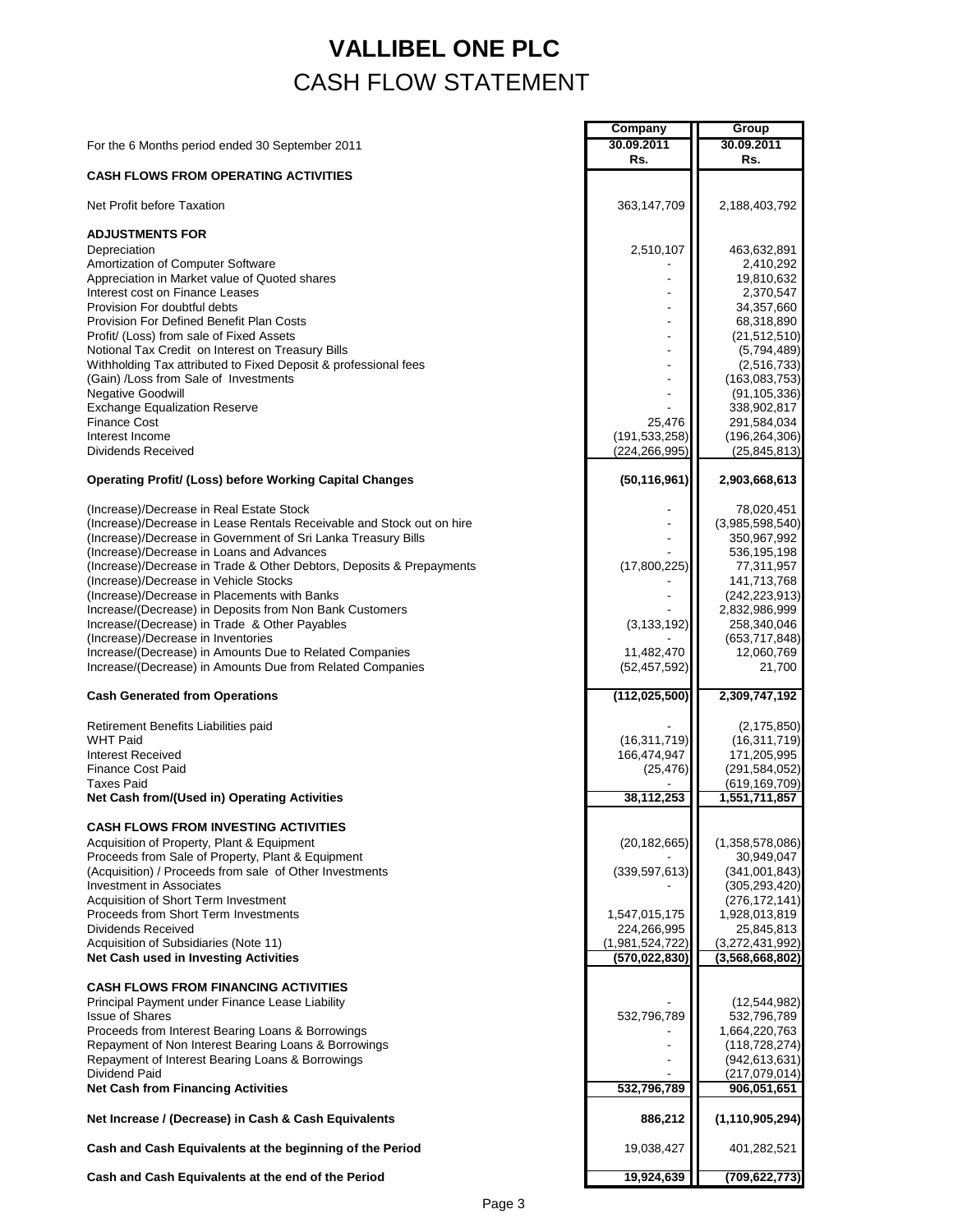## **VALLIBEL ONE PLC** STATEMENT OF CHANGES IN EQUITY

For the 6 Months period ended 30 September 2011

| Company                                 | <b>Stated Capital</b> | General<br>Reserve | Reserve<br><b>Fund</b> | Investment<br><b>Fund Reserve</b> | <b>Retained</b><br>Earnings | Minority<br>Interest | <b>Total</b>    |  |
|-----------------------------------------|-----------------------|--------------------|------------------------|-----------------------------------|-----------------------------|----------------------|-----------------|--|
|                                         | Rs.                   | Rs.                | Rs.                    | Rs.                               | Rs.                         | Rs.                  | Rs.             |  |
| Balance as at 31 March 2011             | 26,631,186,970        |                    |                        |                                   | (60, 127, 292)              |                      | 26,571,059,678  |  |
| Profit for the period                   |                       |                    |                        |                                   | 321,826,265                 |                      | 321,826,265     |  |
| <b>Issue of Shares</b>                  | 532,796,789           |                    |                        |                                   |                             |                      | 532,796,789     |  |
| Balance as at 30 September 2011         | 27,163,983,759        | $\mathbf{r}$       | $\sim$                 | $\sim$                            | 261,698,973                 | $\sim$               | 27,425,682,732  |  |
|                                         |                       |                    |                        |                                   |                             |                      |                 |  |
| Group                                   |                       |                    |                        |                                   |                             |                      |                 |  |
| Balance as at 31 March 2011             | 26,631,186,970        |                    | 58,951,071             | 16,602,912                        | 524,866,659                 | 3,535,355,319        | 30,766,962,931  |  |
| Profit for the period                   |                       |                    |                        | $\blacksquare$                    | 1,014,434,448               | 772,617,697          | 1,787,052,147   |  |
| Appropriation of Bad Debts              |                       |                    |                        |                                   | 2,672,924                   | 2,357,043            | 5,029,967       |  |
| <b>Issue of Shares</b>                  | 532,796,789           |                    |                        |                                   |                             |                      | 532,796,789     |  |
| Acquisition of Subsidiaries             |                       |                    | ٠                      |                                   | ٠                           | 1,290,533,228        | 1,290,533,228   |  |
| Adjustment due to changes in holding    |                       |                    |                        | $\blacksquare$                    | 51,403,291.08               | 19,880,619           | 71,283,911      |  |
| <b>Transfers</b>                        | $\blacksquare$        | 36,285,145         | 74,413,902             | 34,095,434                        | (139, 675, 121)             | 3,245,608            | 8,364,969       |  |
| Dividend paid to Minority Share holders |                       |                    |                        |                                   |                             | (222, 140, 077)      | (222, 140, 077) |  |
| Exchange Equilisation for the year      |                       | 918,998            |                        |                                   | 1,814,267                   | 2,727,512            | 5,460,777       |  |
|                                         |                       |                    |                        |                                   |                             |                      |                 |  |
| Balance as at 30 September 2011         | 27.163.983.759        | 37,204,143         | 133,364,973            | 50,698,346                        | 1,455,516,469               | 5.404.576.949        | 34,245,344,640  |  |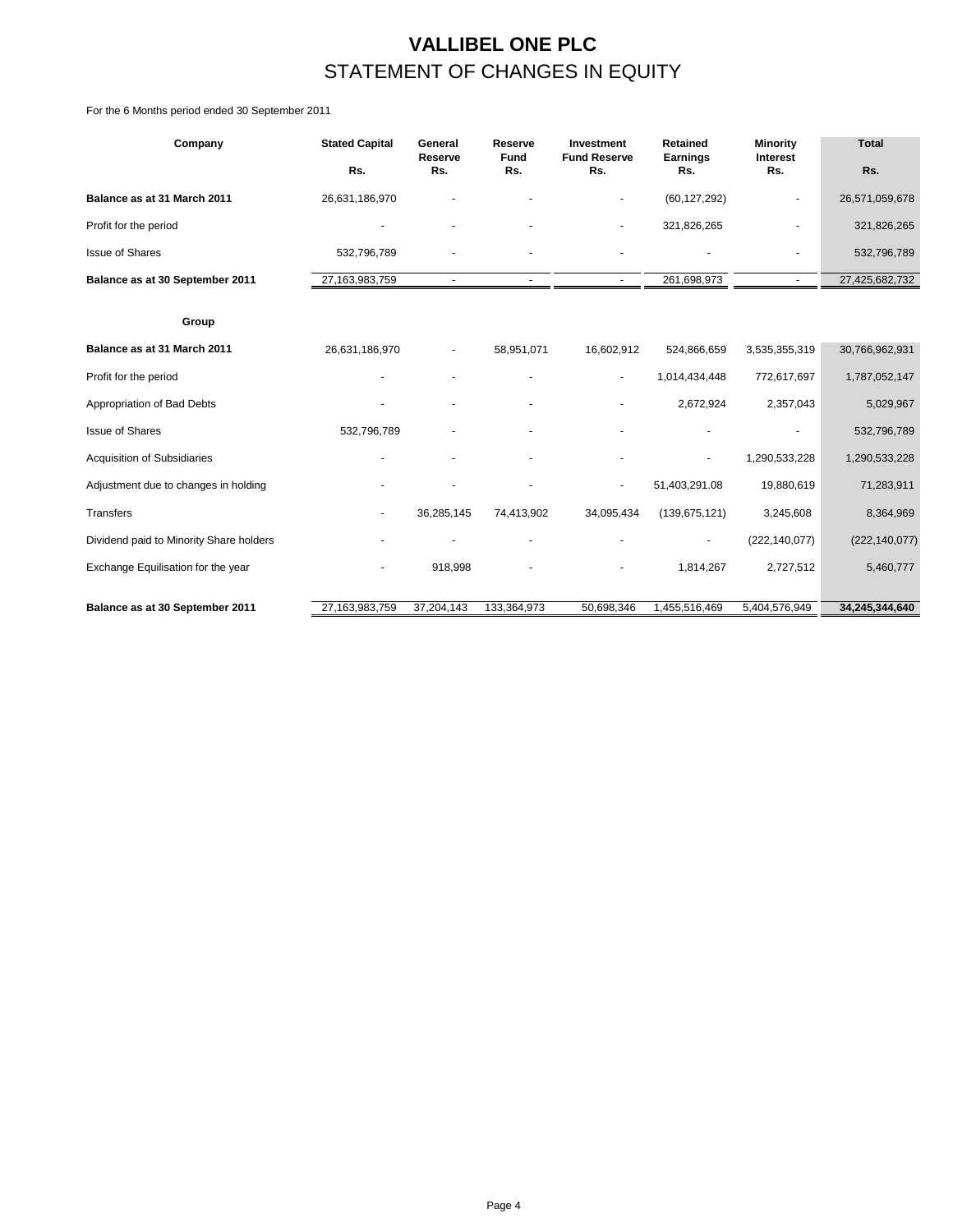#### NOTES TO THE FINANCIAL STATEMENTS VALLIBEL ONE PLC

1.Financial year of the company ends on 31st March.

2.Figures for the period ended 30th September 2011 are provisional and subject to audit.

3. Number of fully paid ordinary shares as at 30th September 2011 is 1,086,559,353 (31st March 2011- 1,065,247,483)

4. The Balance Sheet of the Company as at 30th September 2011 and Statements of Income, Changes in Equity and Cash Flow for the period then ended have been prepared in accordance with Sri Lanka Accounting Standards and are in agreement with the books of accounts maintained by the Company and have provided the information required by the Colombo Stock Exchange.

5. The Company has adopted consistent accounting policies and method of computation as disclosed in the Annual Report for the year ended 31st March 2011.

6.There has not been a significant change in the nature of the contingent liabilities which were disclosed in the Annual Report for the 6 months ended September 2011.

7.The Company has acquired 61.2% stake of Lewis Brown & Company Limited at a cost of Rs.1,592,025,327/-on 23rd of June 2011. The Company has also acquired 50% stake of Orit Apparels Lanka Private Limited at a cost of Rs.801,944,645/- on 1st of July 2011.

8.The Consolidated Financial Statements of the Company for the period ended 30 September 2011 comprise of the Company and its Subsidiaries. The details of Subsidiaries are as follows:

| <b>Company Name</b>                            | Ownership percentage |
|------------------------------------------------|----------------------|
| Royal Ceramics Lanka PLC                       | 51.01%               |
| Royal Ceramics Distributors (Private) Limited. | 51.01%               |
| Royal Porcelain (Private) Limited              | 51.01%               |
| Rocell Bathware Limited                        | 51.01%               |
| Ever Paint and Chemical Industries (Pvt) Ltd   | 100.00%              |
| L B Finance PLC                                | 53.14%               |
| Greener Water Ltd                              | 100.00%              |
| Lewis Brown & Company Limited                  | 61.20%               |
| Orit Apparels Lanka Private Limited            | 50.00%               |

9.There have been no material events occurring after the balance sheet date that require adjustment or disclosure in the Financial Statements.

10.Since this is the first period of operation ,there are no comparative information to be disclosed.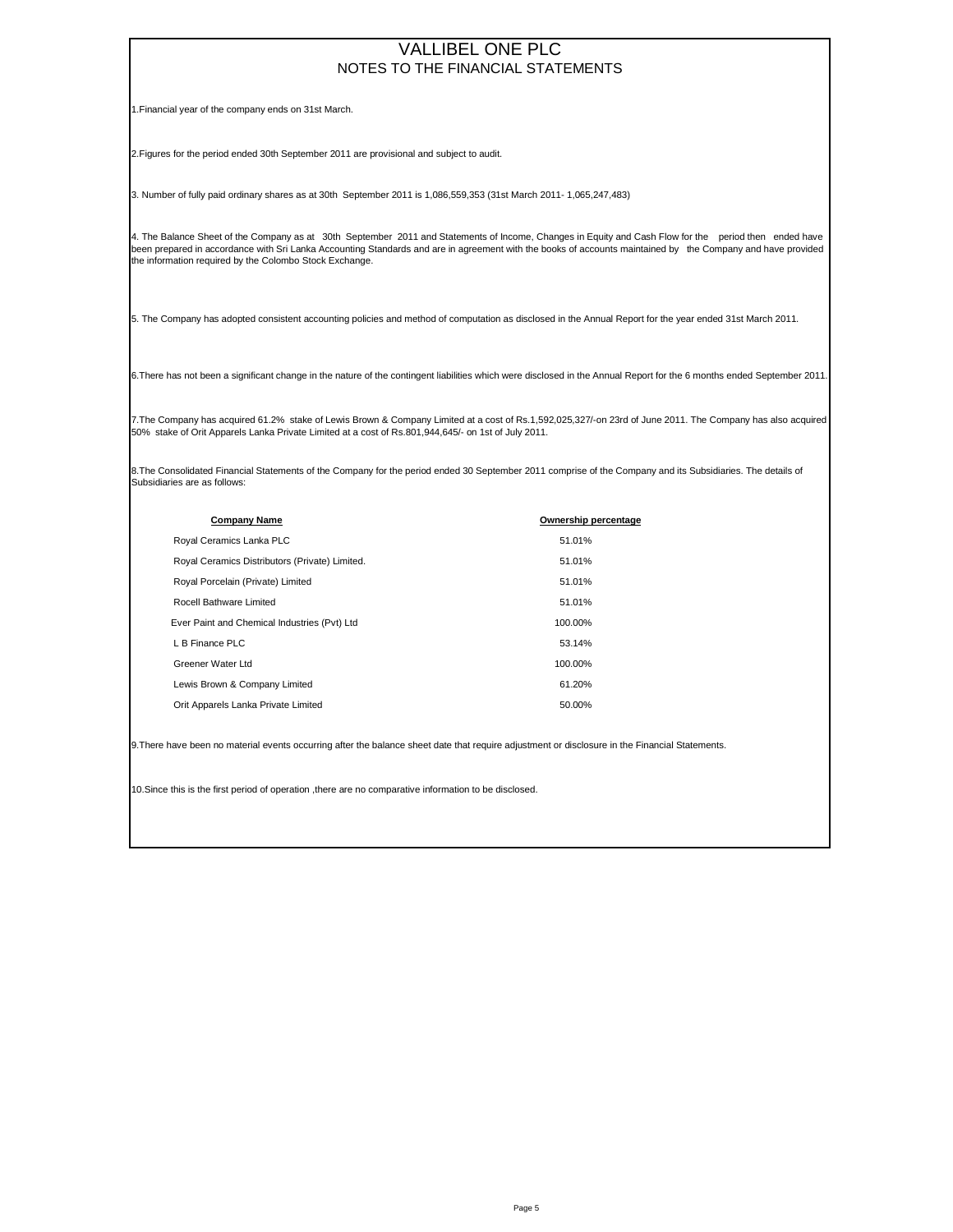**11. Acquisition of Subsidiaries The fair value of assets acquired and liabilities assumed of Orit Apparels Lanka Pvt Ltd and Lewis Brown & Co. Pvt Ltd were as follows;**

|                                                          | Rs.             |
|----------------------------------------------------------|-----------------|
| <u>ASSETS</u>                                            |                 |
| Cash and Cash Equivalents                                | (902, 752, 895) |
| <b>Short Term Investment</b>                             | 782,753,485     |
| Other Debtors, Deposits and Prepayments                  | 3,317,155,586   |
| <b>Investments in Securities</b>                         | 418,584,052     |
| <b>Investments in Subsidiaries</b>                       |                 |
| <b>Investment Associate</b>                              |                 |
| <b>Amount Due From Related Parties</b>                   |                 |
| <b>Deferred Tax Asset</b>                                | 16,869,363      |
| Income Tax Recoverable                                   | 52,913,832      |
| Inventories                                              | 2,359,883,985   |
| Goodwill                                                 |                 |
| Intangible Assets                                        | 3,311,254       |
| Property, Plant & Equipment                              | 2,851,771,710   |
| <u>LIABILITIES</u>                                       |                 |
| Interest Bearing Loans and Borrowings                    | (3,314,389,698) |
| Non Interest Bearing Loans and Borrowings                | (462, 786, 373) |
| Trade & Other Payables                                   | (1,332,991,018) |
| <b>Amount Due to Related Parties</b>                     | (3,398,060)     |
| Dividend Payable                                         | (1,782,315)     |
| <b>Retirement Benefit Liability</b>                      | (157, 349, 497) |
| Income Tax Liabilities                                   | 209,619         |
| Deferred Tax Liabilities                                 | (47, 271, 017)  |
| Net Assets                                               | 3,580,732,013   |
| Minority Interest                                        | 1,595,826,647   |
| Net Assets Acquired (50 % in Orit, 61.2% in Lewis Brown) | 1,984,905,366   |
| Goodwill                                                 | 797,218,981     |
| Total Value of Investment Acquired                       | (2,782,124,347) |
| Payable in Consideration                                 | 412,445,250     |
| Cash consideration paid on acquisition of subsidiaries   | (2,369,679,097) |
| Cash and Cash Equivalents acquired with subsidiaries     | (902, 752, 895) |
| Net cash outflow on acquisition of subsidiaries          | (3,272,431,991) |

Note: The assets and liabilities as at the acquisition date are stated at their provisional fair values and may be amended in accordance with SLAS 25 (Revised 2004) - Business Combination.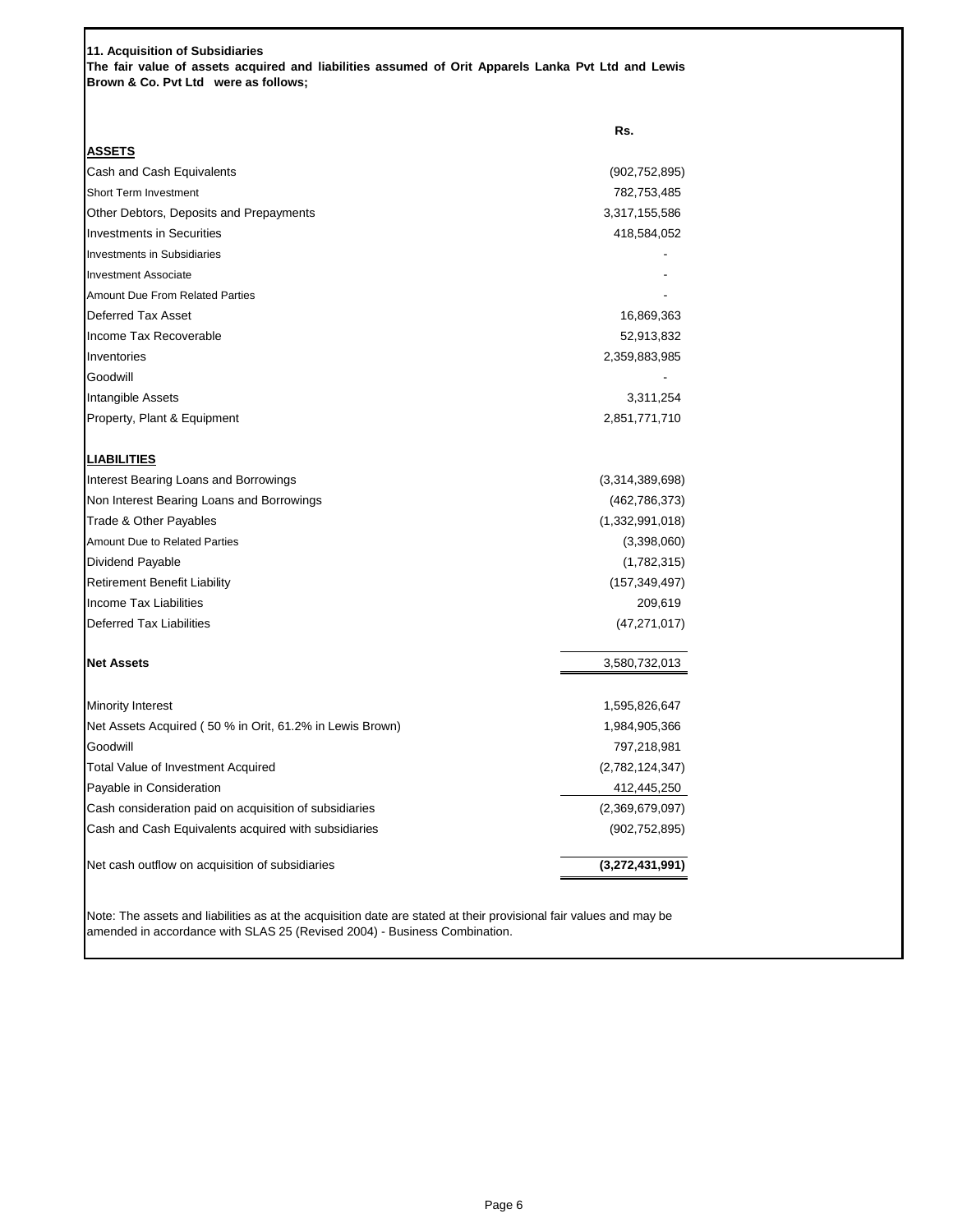12. Market prices of the share for the quarter ended 30th September

|         | Rs. Cts. |
|---------|----------|
| Highest | 38.50    |
| Lowest  | 26.80    |
| Closing | 27.20    |

13. Directors' shareholding

| <b>13. DIFFORD'S SHALLON TO LIGHT</b> |      | No of shares              | No of shares          |  |  |
|---------------------------------------|------|---------------------------|-----------------------|--|--|
|                                       | Name | As at 30th September 2011 | As at 31st March 2011 |  |  |
| K D D Perera                          |      | 686,351,969               | 685,351,969           |  |  |
| W D N H Perera                        |      | Nil                       | 8,200,000             |  |  |
| S H Amarasekera                       |      | 1.000.000                 | 1.000.000             |  |  |
| J A S S Adhihetty                     |      | 100.000                   | 100.000               |  |  |
| K Fernando                            |      | 800.000                   | 800,000               |  |  |
| R N Asirwatham                        |      | 800                       | Nil                   |  |  |
|                                       |      |                           |                       |  |  |

#### **14. The Twenty Major Share Holders as at 30 th September 2011**

| Name of Shareholder                                                        | <b>Number of Shares</b> | % of issued |  |
|----------------------------------------------------------------------------|-------------------------|-------------|--|
|                                                                            | as at 30.09.2011        | capital     |  |
|                                                                            |                         |             |  |
| K D D Perera                                                               | 686,351,969             | 63.17%      |  |
| Vallibel Investments (Private) Limited                                     | 91,966,451              | 8.46%       |  |
| Vallibel Leisure (Private) Limited                                         | 91,929,063              | 8.46%       |  |
| <b>Employees Provident Fund</b>                                            | 41,623,500              | 3.83%       |  |
| Mercantile Investments Plc                                                 | 5,176,000               | 0.48%       |  |
| RoseWood (Pvt) Ltd-Account No.2                                            | 4,303,300               | 0.40%       |  |
| Bank of Ceylon A/C Ceybank Unit Trust                                      | 3,486,400               | 0.32%       |  |
| Aviva NDB Insurance Plc A/C No. 07                                         | 3,150,000               | 0.29%       |  |
| Mr S N Kumar                                                               | 2,613,000               | 0.24%       |  |
| Mr R F T Perera                                                            | 2,600,000               | 0.24%       |  |
| Merill J Fernando & Sons (Pvt) Ltd                                         | 2,299,000               | 0.21%       |  |
| Mr M Sritharan                                                             | 2,200,000               | 0.20%       |  |
| Standard Chartered Bank Singapore/S/A HL Bank Sing 516FC0027L Apore Branch | 2,090,000               | 0.19%       |  |
| Mrs D P N Kumar                                                            | 2,090,000               | 0.19%       |  |
| Mr A Esufally                                                              | 2,090,000               | 0.19%       |  |
| Esna Holdings (Pvt) Ltd                                                    | 2,090,000               | 0.19%       |  |
| Mr E M A Weerasinghe                                                       | 2,081,900               | 0.19%       |  |
| Mr H R S Wijeratne                                                         | 2,069,000               | 0.19%       |  |
| Mr A M Weerasinghe                                                         | 2,000,000               | 0.18%       |  |
| Rubber Investment Trust Limited A/C # 01                                   | 1,913,900               | 0.18%       |  |

15. The percentage of shares held by the public as at 30th September 2011 - 19.69%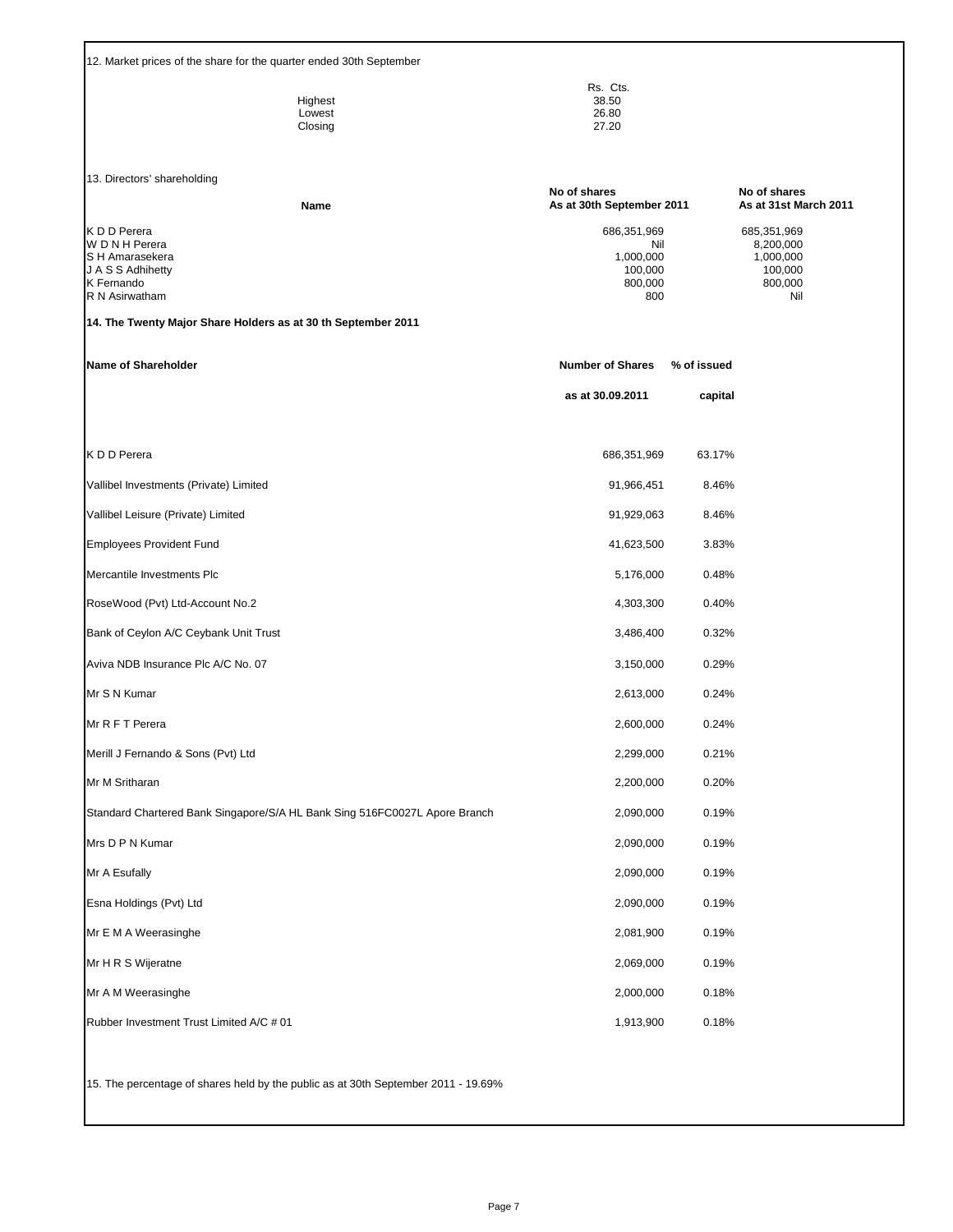| VALLIBEL ONE PLC                           |                          |                 |                |                              |                 |                |                |                 |                        |                  |                           |                 |                 |                 |
|--------------------------------------------|--------------------------|-----------------|----------------|------------------------------|-----------------|----------------|----------------|-----------------|------------------------|------------------|---------------------------|-----------------|-----------------|-----------------|
| <b>16.Segment Results</b>                  |                          |                 |                |                              |                 |                |                |                 |                        |                  |                           |                 |                 |                 |
|                                            |                          |                 |                |                              |                 |                |                |                 |                        |                  |                           |                 |                 |                 |
|                                            | <b>Investment</b>        | <b>Tiles</b>    | Sanitary wear  | Paint and<br>allied products | <b>Finance</b>  | Leisure        | Trading        | <b>FMCG</b>     | Interior<br>Decoration | <b>Transport</b> | Tea & Coconut<br>products | <b>Services</b> | <b>Apparels</b> | Group           |
|                                            | Rs.                      | Rs.             | Rs.            | Rs.                          | Rs.             | Rs.            | Rs.            | Rs.             | Rs.                    | Rs.              | Rs.                       | Rs.             | Rs.             | Rs.             |
| Revenue                                    | 15.00                    | 2,628,879,849   | 370,720,798    | 73,083,905                   | 3,240,486,597   | - 1            | 90,855,716     | 1,224,658,133   | 243,841,660            | 54,146,561       | 483,041,963               | 15,949,244      | 2,264,658,102   | 10,690,322,542  |
| Cost of Sales                              |                          | (1,322,712,189) | (268,095,712)  | (52, 472, 934)               | (1,477,377,238) | $\sim$         | (74, 635, 956) | (1,046,117,710) | (197, 896, 189)        | $\sim$           | (440, 410, 545)           |                 | (2,143,936,159) | (7,023,654,633) |
| <b>Gross Profit/ (Loss)</b>                | 15.00                    | 1,306,167,660   | 102,625,086    | 20,610,971                   | 1,763,109,359   | $\sim$         | 16,219,760     | 178,540,423     | 45,945,470             | 54,146,561       | 42,631,418                | 15,949,244      | 120,721,943     | 3,666,667,909   |
| Other Income and Gains                     | 49,859,075               | 159,657,575     | 352,459        | 338,750                      | 233,211,943     | 1,395          | 2,276,110      | 1,339,286       | 1,506                  | 35,629,268       | (7,646,441)               | 4,166,198       | $\sim$          | 483,353,320     |
| Administrative Expenses                    | (64,989,488)             | (178, 861, 312) | (8,269,092)    | (2,306,904)                  | (358, 441, 141) | (10, 140, 327) | (33, 173, 735) | (45,074,947)    | (25,947,738)           | (49, 129, 850)   | (12, 866, 597)            | 3,549,507       | (58, 164, 324)  | (860, 647, 262) |
| <b>Distribution Expenses</b>               | $\sim$                   | (371,953,151)   | (11,344,986)   | (10, 221, 783)               | (376, 034, 793) | $\sim$         | (8,889,505)    | (62, 211, 197)  | (13,886,395)           | (277,008)        | 854,671                   | 898,547         |                 | (853, 527, 380) |
| Finance Cost                               | (25, 476)                | (114, 452, 458) | (19, 634, 734) | (850,982)                    |                 | (5,720)        | (38, 260, 205) | (12,346,389)    | (3,838,749)            | (13,679,870)     | (3,424,516)               | (1, 135, 799)   | (46, 387, 189)  | (234, 735, 350) |
| Provision for fall in value of Investments |                          |                 |                |                              |                 |                |                |                 |                        |                  |                           |                 |                 |                 |
| Bad and Doubtful Loans and Write Offs      |                          |                 |                |                              | (30, 276, 486)  |                |                |                 |                        |                  |                           |                 | $\sim$          | (30, 276, 486)  |
| Finance Income                             |                          | 256,929         |                |                              |                 |                |                |                 |                        |                  |                           |                 |                 | 256,929         |
| Share of Associate company profit          |                          |                 |                |                              |                 |                |                |                 |                        |                  |                           |                 |                 |                 |
| Negative Goodwill                          | ٠.                       |                 |                |                              |                 | $\sim$         |                |                 |                        |                  |                           |                 | $\sim$          | 91,105,336      |
| <b>Profit From Operations</b>              | (15, 155, 874)           | 800, 815, 243   | 63,728,733     | 7,570,052                    | 1,231,568,882   | (10, 144, 652) | (61, 827, 577) | 60,247,175      | 2,274,095              | 26,689,100       | 19,548,534                | 23,427,696      | 16,170,429      | 2,262,197,016   |
| Value Added Tax on Financial Service       | $\sim$                   |                 |                |                              | (73,793,226)    | $\sim$         |                |                 |                        |                  |                           |                 | $\sim$          | (73, 793, 226)  |
| Profit /(Loss) before tax                  | (15, 155, 874)           | 800, 815, 243   | 63,728,733     | 7,570,052                    | 1,157,775,656   | (10, 144, 652) | (61, 827, 577) | 60,247,175      | 2,274,095              | 26,689,100       | 19,548,534                | 23,427,696      | 16,170,429      | 2,188,403,790   |
| Profit from Associated company             | $\overline{\phantom{a}}$ |                 |                |                              |                 |                |                |                 |                        |                  |                           |                 |                 | 7,471,580       |
| Income Tax Expense                         | (41, 321, 443)           | (6,583,931)     |                |                              | (316, 282, 438) | $\sim$         | (4,428,200)    | (12, 102, 960)  | (17,086,813)           | (4,970,767)      | (2,301,830)               | (3,744,842)     | $\sim$          | (408, 823, 225) |
| <b>Net Profits for the Year</b>            | (56, 477, 317)           | 794,231,312     | 63,728,733     | 7,570,052                    | 841,493,218     | (10, 144, 652) | (66, 255, 777) | 48,144,215      | (14, 812, 719)         | 21,718,333       | 17,246,704                | 19,682,853      | 16,170,429      | 1,787,052,145   |
|                                            |                          |                 |                |                              |                 |                |                |                 |                        |                  |                           |                 |                 |                 |
| 17. Segment Assets and Liabilities         |                          |                 |                |                              |                 |                |                |                 |                        |                  |                           |                 |                 |                 |
| <b>Segment Assets</b>                      | 20,518,925,408           | 6,861,093,368   | 2,121,623,573  | 105,073,380                  | 34,719,231,080  | 346,164,732    | 674,061,721    | 1,391,338,072   | 436,965,975            | 545,851,921      | 397,465,995               | 1,732,849,207   | 4,629,968,265   | 74,480,612,698  |
| <b>Segment Liabilities</b>                 | 495,451,480              | 3,544,843,993   | 574,339,217    | 114,000,884                  | 29,348,807,347  | 14,003,947     | 827,700,440    | 1,299,814,527   | 305,033,410            | 395,337,402      | 249,900,111               | 243,792,449     | 2,822,242,849   | 40,235,268,057  |